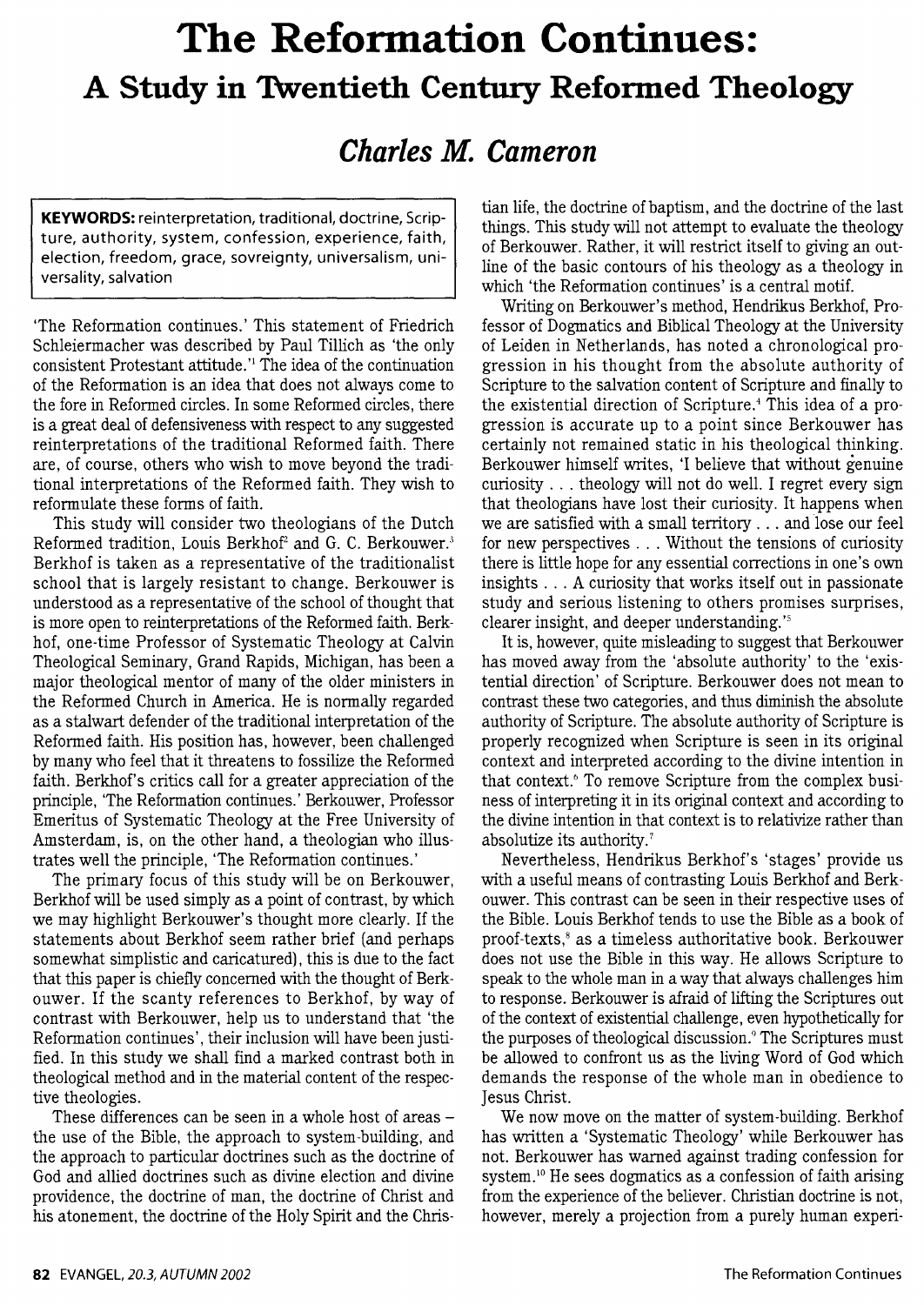ence. Christian experience finds its foundation in the living God. Experience of the living God provides the context for dogmatics as a confession of faith. The importance of faith for the formulation of Christian doctrine can be seen in Berkouwer's doctrine of Scripture.<sup>11</sup> He ascribes to faith a receptive rather than a creative role. This receptive faith is not merely passive. Faith receives and actively participates in the reality of God and his Word. Christian 'truth' is not, however, a projection of the believer's faith. This understanding of the relation of man's faith to God's truth runs through Berkouwer's whole approach to doctrine. He holds that no doctrine can be discussed apart from faith. Alongside this, he affirms that 'faith is decisively determined by the object of faith  $\ldots$  God.'<sup>12</sup> Christian doctrine is, then, seen as the articulation of the reality of the living God, which reality is known only in the relation of faith. 13 The warning against trading confession for system does not make Berkouwer a poor systematic theologian. It does mean that, in his emphasis on the faith-encounter with the living God, he opposes a closed system that tends to put God into a strait jacket. If we could speak of a 'system in Berkouwer's writing, we would speak of it as one that is open to and defined by the freedom of the gracious God.

Since theology is concerned with the living God, it is important that we consider the doctrine of God, Berkhof discusses the doctrine of god as an independent subject in theology.<sup>14</sup> Berkouwer, on the other hand, always discusses God in relation to man and the world. 15 Berkouwer will not ask the question 'Who is God?' abstractly, in isolation from God's dealings with us. This question must be asked in the biblical way, in the mood of adoring worship, which reflects on the goodness of God towards us: 'Who is a God like thee, pardoning iniquity and passing over transgression ... ?' (Micah 7:18). 16 Another point of contrast concerns the question of the importance of the traditional proofs for the existence of God. Berkhof begins his *Systematic Theology* with a section on 'The Existence of God' which includes a discussion of the 'proofs' as 'establish(ing) a strong probability and thereby silenc(ing) many unbelievers.<sup>'18</sup> Berkouwer wants to 'stay clear of the old rationalism and avoid the vague categories of the old natural theology.'<sup>19</sup> While Berkouwer affirms the revelation of God in creation, he rejects natural theology, since the way in which we come to appreciate such revelation is by experiencing God's salvation in Christ.<sup>20</sup>

The doctrine of God is closely related to the doctrines of election and providence. The differences between Berkhof and Berkouwer is quite marked at this point. On predestination, Berkhof affirms a double decree, 'election and reprobation, the predetermination of both the good and the wicked to their final end.<sup>'21</sup> Berkouwer sees a 'depth-aspect' in the Bible's predestinarian language. 22 Predestinarian language points to the absolute priority of grace. It points to the freedom of God's grace. He saves us not because something in us obliges him to save us, but because he has freely chosen to be gracious.

Berkhof's view of predestination faces him with the charge of making God arbitrary  $-$  a God who arbitrarily chooses one and equally arbitrarily does not choose another. Berkouwer's 'depth-aspect' points to the grace of God which is the eternal foundation of salvation. That some do not accept that grace does not make God any less gracious. That

God is eternally a God of grace does not lead to universalism. Grace does not compel any man to submit to its authority. Rather, it calls men to respond freely. Those who respond in faith know that salvation finds its source not in their faith but in the grace of God. Faith is no more than a recipient, receiving that which is given to it by grace. Those who do not respond in faith have only themselves to blame, for it is themselves who have not responded in faith to the gracious salvation provided for them and freely offered to them in Christ. The difference between Berkhof and Berkouwer concerns the interpretation of divine sovereignty. Berkhof's concept of divine sovereignty is an almost completely formal concept of omnipotence. Berkouwer is equally concerned to emphasize divine sovereignty. He is concerned, however, that his understanding of sovereignty is defined by Scripture. Thus, he stresses not a purely formal concept of omnipotence<sup>23</sup> but the sovereignty of the One who is love.<sup>24</sup> He speaks, on biblical grounds, of the impossibility of 'an abstract, merciless and loveless sovereign decree. ' 25 'The election of God is an election of mercy, precisely because it . is election in Christ. ' 26

Does Berkouwer's identification of election with grace<sup>27</sup> mean that he must opt for universalism? Berkouwer answers this question negatively. He holds that the Bible transcends the double decree-universalism dilemma. The Bible can speak of the universality of salvation without implying universalism because it refuses to objectify the grace of God. The universality of the Bible is seen in the act of God in Christ. This act of God in Christ is presented to us as the call of God's grace. It does not bring grace to all as a matter of course. It does, however, assure us that there is grace with God and calls us to receive that grace through faith.<sup>28</sup>

From this perspective Berkouwer speaks thus of the relation of divine sovereignty to human freedom: 'The divine act makes room, leaves open the possibility for man's act. That possibility is not absorbed or destroyed by divine superiority, but created, called forth by it.'<sup>29</sup> This 'divine superiority' is the 'personal superiority of love and grace, which in man's experience is making room for him to act by not destroying his freedom. ' 30

Similar differences between Berkhof and Berkouwer can be expected on the matter of providence, since providence, like election, brings divine sovereignty and its relation to human freedom to the fore. Because of the similarity to election, this section will be brief. The problem with a doctrine of providence is essentially this: 'how can we divorce ... the confession of God's providence ... from ... a heartless determinism?'<sup>31</sup> Berkhof's doctrine of providence raises similar questions to his doctrine of election. Berkouwer approaches providence along the lines of the divine superiority-human freedom perspective already outlined. Berkouwer states that the nature of the living God absolutely defines the nature of the determining. 'Christian determinism,' he says, is a contradiction in terms since Divine determination and human responsibility are not competitors, but rather the divine activity is an activity over and in the creaturely activity of man. 32

Since the doctrines of election and providence are so concerned with human freedom (in its relation to divine sovereignty), a word is in order concerning the doctrine of man. Berkhof teaches the idea of a twofold 'image' of God in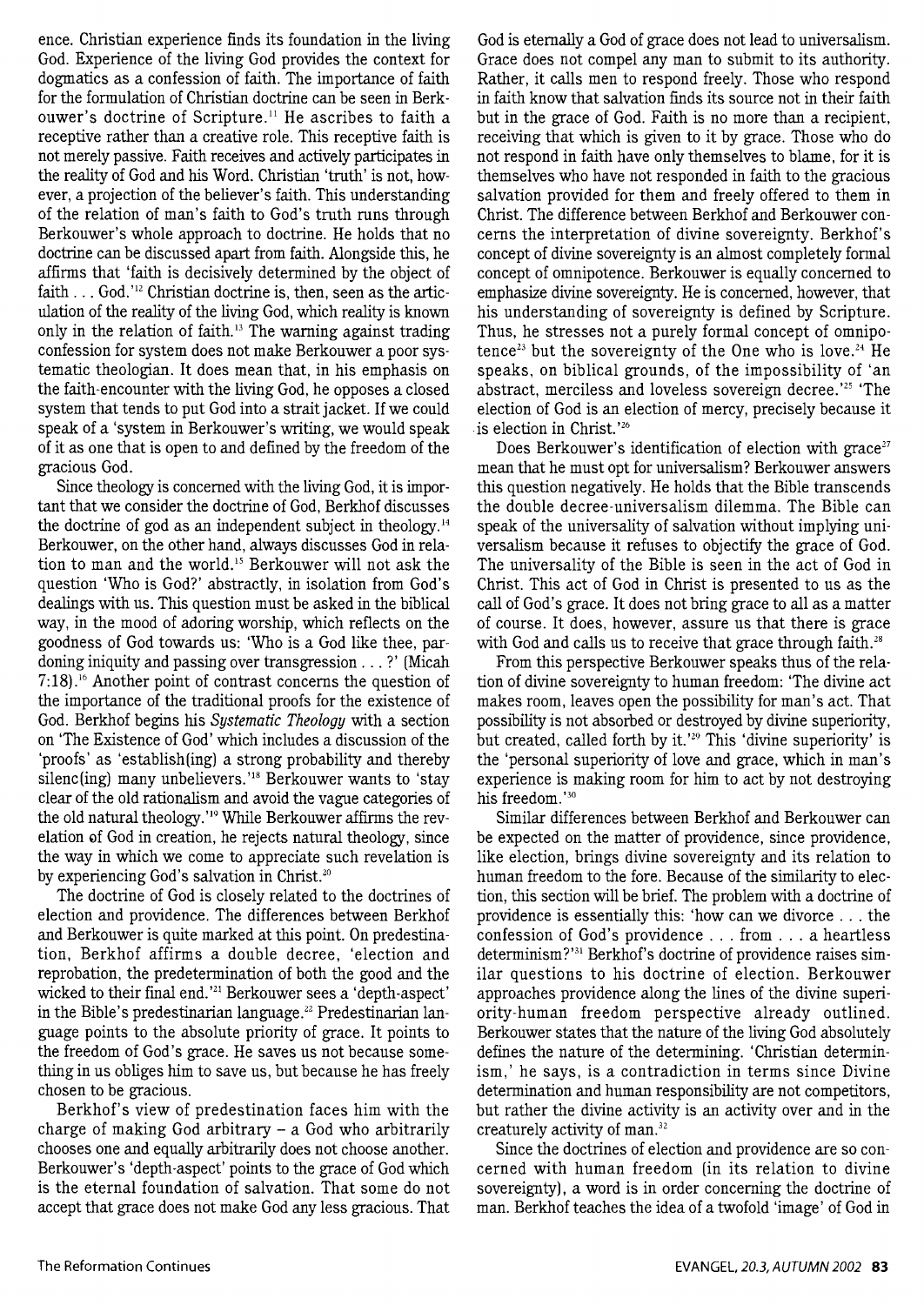man – the broader image that is retained despite the fall and the narrower image that is lost through the fall.<sup>33</sup> Berkouwer opts for a more dynamic view of man. He says that we should not approach the idea of the image of God in man in terms of one aspect remaining in fallen man and another aspect being lost. The image of God should be seen in terms of calling. The fact that man has been created as man does mpt mean that he bears the image of God. Creation as man is the precondition of bearing the image of God. Man is called to bear the image of God by submitting to God in faith and thus coming to know the restoration of the image of God through Christ. The creation of man is 'the background and presupposition for the image. But the actual image is found in the use of these created qualities in an active and dynamic service of God.'<sup>34</sup> We noted earlier that election is, for Berkouwer, the gracious call of God to bear the image through faith in Christ. This provides us with a fine example of Berkouwer' s determination always to let Scripture speak to us with existential challenge, an existential challenge that is constantly pointing us to Jesus Christ, and calling us to receive the grace of God through him.

This determination continually to point us to Jesus Christ and his salvation leads us to consider the doctrine of Christ and his atonement. Here we meet with a marked difference between Berkhof and Berkouwer. Berkhof is concerned to defend a doctrine of limited atonement: 'Christ died for the purpose of actually and certainly saving the elect, and the elect only. ' 35 Berkouwer rejects the objectivity- subjectivity schema on which the double decree-universalism dilemma is based. It is hardly surprising, therefore, that he speaks of the death of Christ differently from Berkhof. We have already noted that Berkouwer affirms the universality of the act of God in Christ while emphasizing that this does not lead to universalism. The act of God in Christ does not bring grace to all as a matter of course but rather calls all to receive the grace that has been made available through Christ. 36 Berkouwer is here affirming the sufficiency of Christ's death for sinners. He recognizes that the good news may not be accepted. This does not, however, imply an insufficiency in Christ's death but rather in unbelieving man.

The idea that 'Christ died for the elect, and the elect only' is far from Berkouwer's mind. The doctrine of election, for Berkouwer, emerges as a confession of faith arising from the hearts of those who have experienced God's grace. Such a confession, rather than setting up two groups  $-$  the elect and the reprobate - glories in God's grace. Election, far from being in tension with evangelism, lies at the heart of evangelism. To confess the doctrine of election is to testify to the grace of God, declaring that grace to others. Berkouwer, citing Bavinck, writes, 'Election does not serve as is so often taught, to repel many, but to invite all to the riches of God in Christ.' Precisely because the election of God is free and does not take place according to human justice and merits, 'the doctrine of election is of such great comfort, both to the believer and the unbeliever ... there is now hope for the most miserable sinner!'<sup>38</sup>

How is Berkouwer able to avoid both limited atonement and universalism? This point has already been made but bears re-emphasis. The objectivity-subjectivity schema, presupposed by such a dilemma, is transcended by the Bible, which stresses both the availability of grace to all and the absolute necessity of faith for the reception of that grace. By adopting this biblical perspective, Berkouwer is able to emphasize that God is love and that there is not hint of arbitrariness with him.

Since the reception of grace by faith is of the utmost importance, we now consider how faith is born in the heart of the believer. Berkhof understands the emergence of faith in terms of 'effectual calling.'<sup>39</sup> A radical distinction is drawn between 'effectual calling' and 'general calling'.<sup>40</sup> Critics of this distinction point out that such a distinction tends to call in question whether God is sincere in his offer of grace to those who are not elect. Although Berkouwer has never explicitly written a volume on the Holy Spirit, he can be called a theologian of the Holy Spirit, since the reality of the Holy Spirit and his working pervades his whole theology. The working of the Holy Spirit is not, however, seen in terms of an effectual calling that cannot be resisted and a general calling that appears to be less than genuine. The working of the Holy Spirit is through the Word which he empowers.<sup>41</sup> The working of the Holy Spirit does not determine what kind of response the hearer will make. What is predetermined is the character of the Christian message the Holy Spirit brings to men. It is a message of grace. God has chosen to be gracious and where the proclamation of his grace meets with faith there will be salvation.

The working of the Holy Spirit through the Word leads one to the beginning of the Christian life. Here, we find that Berkhof believes in the idea of the ordo salutis (the order of salvation). He writes, 'The question may be raised, whether the Bible ever indicates a definite 'ordo salutis'. The answer to that question is that, while it does not explicitly furnish us with a complete order of salvation, it offers us a sufficient basis for such an order. ' 42 Berkouwer agrees with Berkhof that the Bible does not explicitly teach on ordo salutis, but he does not agree that 'it offers us a sufficient basis for such an order'. Berkouwer refuses to impose a system on the Bible. He considers the variety<sup>43</sup> in the biblical way of speaking of salvation and comments, 'Only the richness, not the order, of the way of grace comes to expression.<sup>'44</sup> Berkouwer does not then work out a literal time-sequence of salvation. Rather, he points to the 'existential direction of Scripture', which is always to point us to the grace of God in Christ.

The differences between Berkhof and Berkouwer also express themselves in the area of church practice, eg, the sacrament of baptism. Berkhof does not believe in baptismal regeneration.<sup>45</sup> Nonetheless, he speaks favorably of the concept of 'presumptive regeneration' , 46 ie, the baptized child is presumed to be regenerated until he/she proves otherwise. This is a highly speculative concept, based on a questionable concept of the objectivity of the sacrament. It is also a concept which threatens to undercut the proclamation of the necessity of regeneration. Berkouwer sees the objectivity of the sacrament in a quite different light. The objectivity resides not in anything that has happened or is presumed to have happened to the baptized person. Rather, it resides in the character of God and his grace. 47 God is a gracious God who, from generation to generation, waits to be gracious to those who will receive his grace. To the baptized child, baptism and the covenant community in which baptism takes place, speak of the grace of God freely offered to him/her at each point in life as he/she grow up. This reminder of God's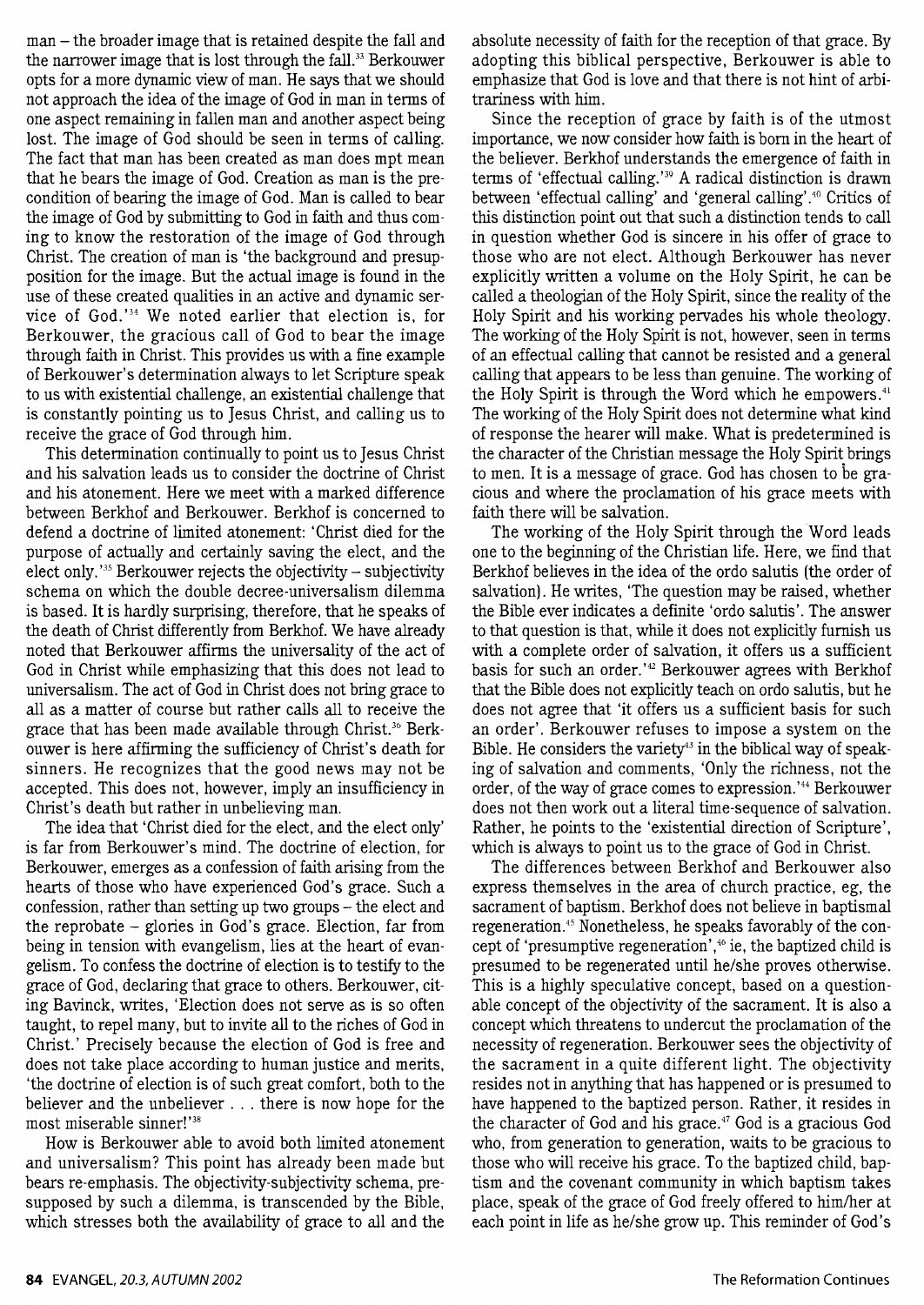grace remains as a call to faith throughout life. Even while the baptized person continues in sin, he is reminded by his baptism of the availability of grace.

It is appropriate at the close of this article that we speak of the doctrine of the last things. Again, there are significant differences, and, again, these differences are closely related to the concept of objectivity being used by Berkhof and Berkouwer. Berkouwer's emphasis on the importance of the subjective element in faith for the formulation of Christian doctrine is never meant as the abrogation of objectivity. On the contrary, Berkouwer affirms that authentic subjectivity comes only through encounter with the objectivity of the living God himself. Berkouwer's insistence on the importance of God as the object of faith that decisively determines the nature of faith must, however, be distinguished from an artificial objectivism that tends to rationalize truth into a system of ideas. Berkhof, on the other hand, is open to the charge of not drawing a sufficient distinction between the true objectivity of God and the false objectivism of the system. This distinction will help us to understand the differences between Berkhof and Berkouwer.

While Berkouwer affirms the return of Christ,<sup>48</sup> he does not discuss 'the signs of the times'<sup>49</sup> in quite the same way as Berkhof. For example, when Berkhof discusses millennialism, 50 he only discusses pre- and postmillennialism. Amillennialism is dismissed as 'purely negative'.<sup>51</sup> Berkouwer refuses to speculate about 'the signs of the times' as 'pertinent to only a remote end-time'.<sup>52</sup> 'The signs of the times' are a 'summons to constant watchfulness'. The relevance of eschatological preaching is not then removed 'to some unknown future date'. It is a message that is characterized by 'perpetual contemporaneity'. Berkouwer then emphasizes the objectivity of the returning Christ while carefully avoiding the kind of false objectivism that would systematize the Bible's eschatological imagery in a way that diminishes its existential thrust.

With respect to the final destiny of believers and unbelievers, Berkhof has two sub-sections entitled, 'The Final State of the Wicked' and 'The Final State of the Righteous' . 53 Berkouwer, on the other hand, would not be so bold as to speak in such unequivocal terms. 5 4 He stresses that we must speak. from what we know through the gospel. We do not have precise knowledge of 'the final states'. What we do know is that God comes to men in the preaching of his Word with the promise of salvation and the warning against spurning that salvation. Both the promise and the warning are designed to bring men to faith. The fact that Berkouwer does not speak of hell in such objective terms as Berkhof does not mean that he is a universalist. He makes it quite clear that he does not accept the universalist position. 55 His teaching would not 'a priori' exclude the possibility of God's being gracious to all, but it would give us no encouragement to presume upon such a superabundant bestowal of grace upon all. If God chooses to be gracious to all, who are we to argue? But then again, who are we to presume on such universal grace?

As we draw to a close, it must be remarked that there is quite a marked contrast between Berkhof and Berkouwer. Reading Berkhof makes one fear that the idea that 'the Reformation continues' has become well-nigh redundant. Reading Berkouwer encourages us to believe that 'the Reformation continues'. Berkhof makes one feel that Christianity is a 'system' to be learned and used to oppose 'opponents' of 'the Reformed View'. Berkouwer makes one feel that Christianity is a living, dynamic message to be proclaimed, a message that is of crucial importance for the life of men and a message that brings inestimable blessing to this life. In short, Christianity is Christ  $-$  the living, gracious and absolutely trustworthy Savior of men!

*Reprinted with permision* 

## **Notes**

- 1 *Systematic Theology,* Vol. I (University of Chicago Press, 1951), p. 87, n. 8.
- 2 Berkhof's major publication is his *Systematic Theology* (ST), (Grand Rapids: Wm. B Eerdmans Publ. Co., 1983).
- 3 Berkhof's major works are those that comprise his Studies in Dogmatics (SID), Eerdmans, various dates).
- 4 *Ex Auditu Verbi,* (Kampen: J. H. Kok).
- 5 *A Half Century of Theology* (Eerdmans, 1977), pp. 7-8.
- 6 *Holy Scripture* (SID). pp. 181-193.
- 7 Ibid., pp. 134-137.
- 8 Cf. his ST and his *Summary of Christian Doctrine* (Eerdmans, 1938).
- 9 Cf. *Man the Image of God* (SID) for an excellent example of this.
- 10 *Faith and justification* (SID), p. 21.
- 11 *Holy Scripture* (SID). p. 10.
- 12 Ibid., p. 10.
- 13 *Man the Image of God* (SID), p. 35.
- 14 Cf. the section entitled 'The Doctrine of God' in ST, pp. 19- 178
- 15 Berkouwer has never written a book on the doctrine of God. The nearest he has come to such a venture is represented in his volumes in SID, *Divine Election and the Providence of God.*
- 16 *A Half Century of Theology,* p. 77.
- 17 Ibid., pp. 19-28.
- 18 Ibid., p. 28.
- 19 'Reviewing the Proofs' in *Christianity Today* (Nov. 5, 1971 [SVI, 3], p. 53.
- 20 Cf. *General Revelation* (SID), p. 131.
- 21 ST, p. 113. Cf. pp. 113-118.
- 22 *Divine Election* (SID). pp. 61, 172.
- 23 Cf. 1 John 4:8, a simple yet profound statement which is of crucial significance for our understanding of election and (as we shall see later) atonement.
- 24 *Divine Election* (SID), p. 143.
- 25 Ibid.
- 26 Ibid., p. 149.
- 27 Cf. Ibid., p. 153, n. 38.
- 28 Cf. Ibid., pp. 235-236.
- 29 Ibid., p. 46.
- 30 Ibid., p. 49.
- 31 *The Providence of God* (SID), pp. 141-142.
- 32 Ibid., pp. 152-153.
- 33 ST, p. 204.
- 34 Cf. *Man the Image of God* (SID), pp. 54-SS.
- 35 ST, p. 392. Cf. pp. 394-395.
- 36 *Divine Election* (SID), pp. 235-236.
- 37 ST, p. 394.
- 38 *Divine Election,* p. 225.
- 39 Cf. ST, pp. 465-479.
- 40 Cf. ST, pp. 354-364.